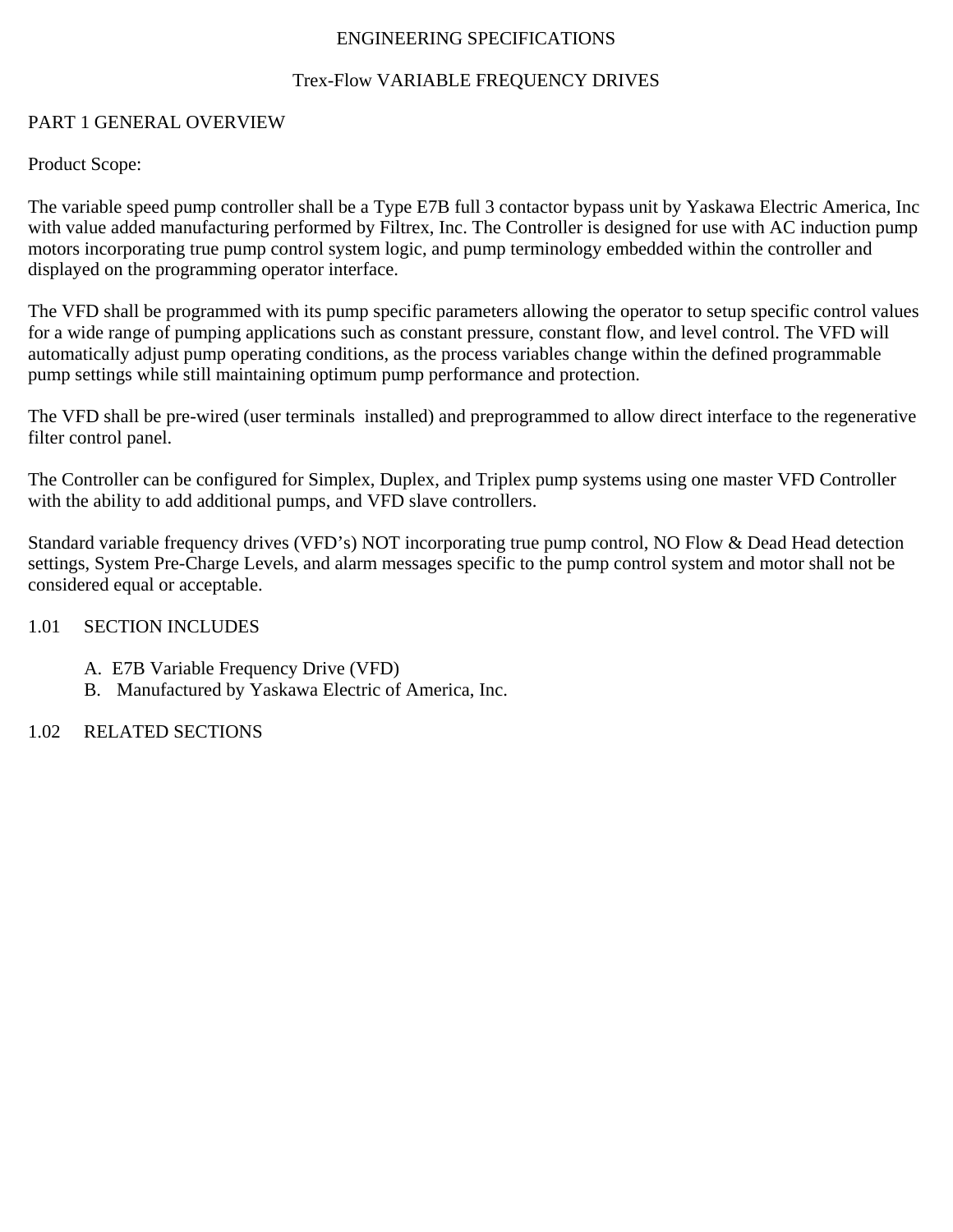# 1.03 REFERENCES

- A. NEMA ICS 3.1 Safety Standards for Construction and Guide for Selection, Installation and Operation of Variable Frequency Drive Systems.
- B. NEMA 250 Enclosures for Electrical Equipment (1000 Volts Maximum).
- C. UL, and cUL Approved for both Single & Three Phase Input Voltage
- D. IEEE Standard 444 (ANSI-C343)
- E. IEEE Standard 519
- F. IEC: 146A
- G. UL 508C (Power Conversion)
- H. CSA 22.2 No. 14-95 (Industrial Control Equipment)
- I. UL 1995 (Plenum rating)
- J. EN 50178 (LVD)
- K. EN 61800-3
- L. IEC 529
- M. FCC CFR 47 Part 15 Subpart B

# 1.04 SUBMITTALS

- A. Submit under provisions of Section
- B. Shop Drawings shall include: Wiring diagrams, electrical schematics, front and side views of enclosures, overall dimensions, conduit entrance locations and requirements, nameplate legends, physical layout and enclosure details.
- C. Product Data: Provide data sheets showing; voltage, ratings of customer use switching and over-current protective devices, short circuit ratings, and weights.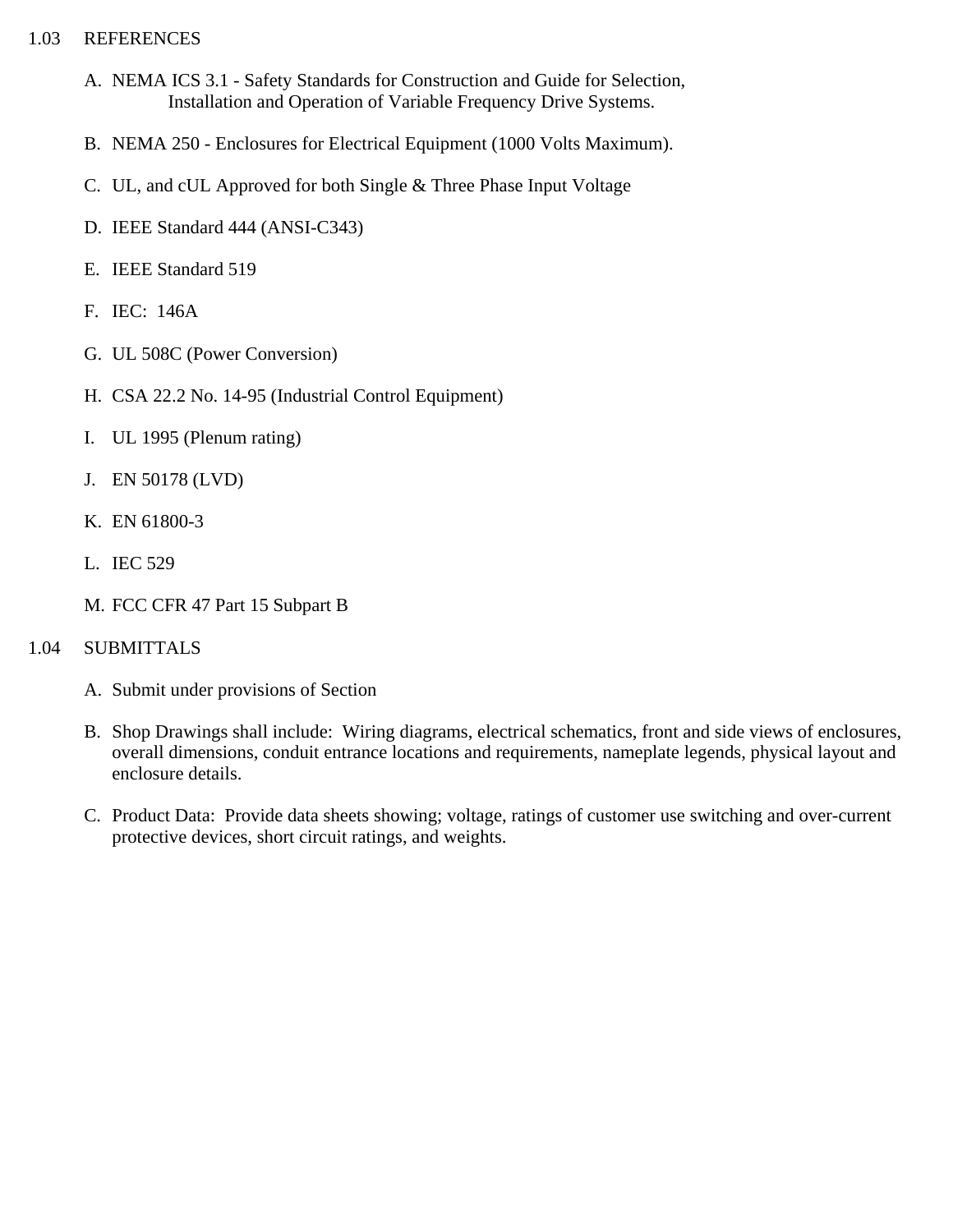D. Manufacturer's Installation Instructions and Technical Manuals: Indicate application conditions and limitations of use stipulated by product testing agency specified under regulatory requirements. Include instructions for storage, handling, protection, examination, preparation, installation, and starting of adjustable speed drive. Document the sequence of operation, cautions and warnings, trouble shooting procedures, spare parts lists and programming guidance.

## 1.05 QUALITY ASSURANCE

A. VFD shall have a minimum MTBF (mean time between failure) rating of 10 years. (87,600 Hours.)

# 1.06 OPERATION AND MAINTENANCE DATA

- A. Submit under applicable provisions.
- B. Include instructions for starting and operating VFD, and describe operating limits, which may result in hazardous or unsafe conditions.

## 1.07 QUALIFICATIONS

A. Manufacturer must have a minimum of 25 years of documented experience, specializing in variable frequency drives.

## 1.08 DELIVERY, STORAGE, AND HANDLING

- A. Deliver, store, protect and handle products to site, under applicable provisions.
- B. Accept VFD on site in original packing. Inspect for damage.
- C. Store in a clean, dry space. Maintain factory wrapping, or provide an additional heavy canvas or heavy plastic cover, to protect units from dirt, water, construction debris, and traffic.
- D. Handle carefully, in accordance with manufacturer's written instructions, to avoid damage to components, enclosure, and finish.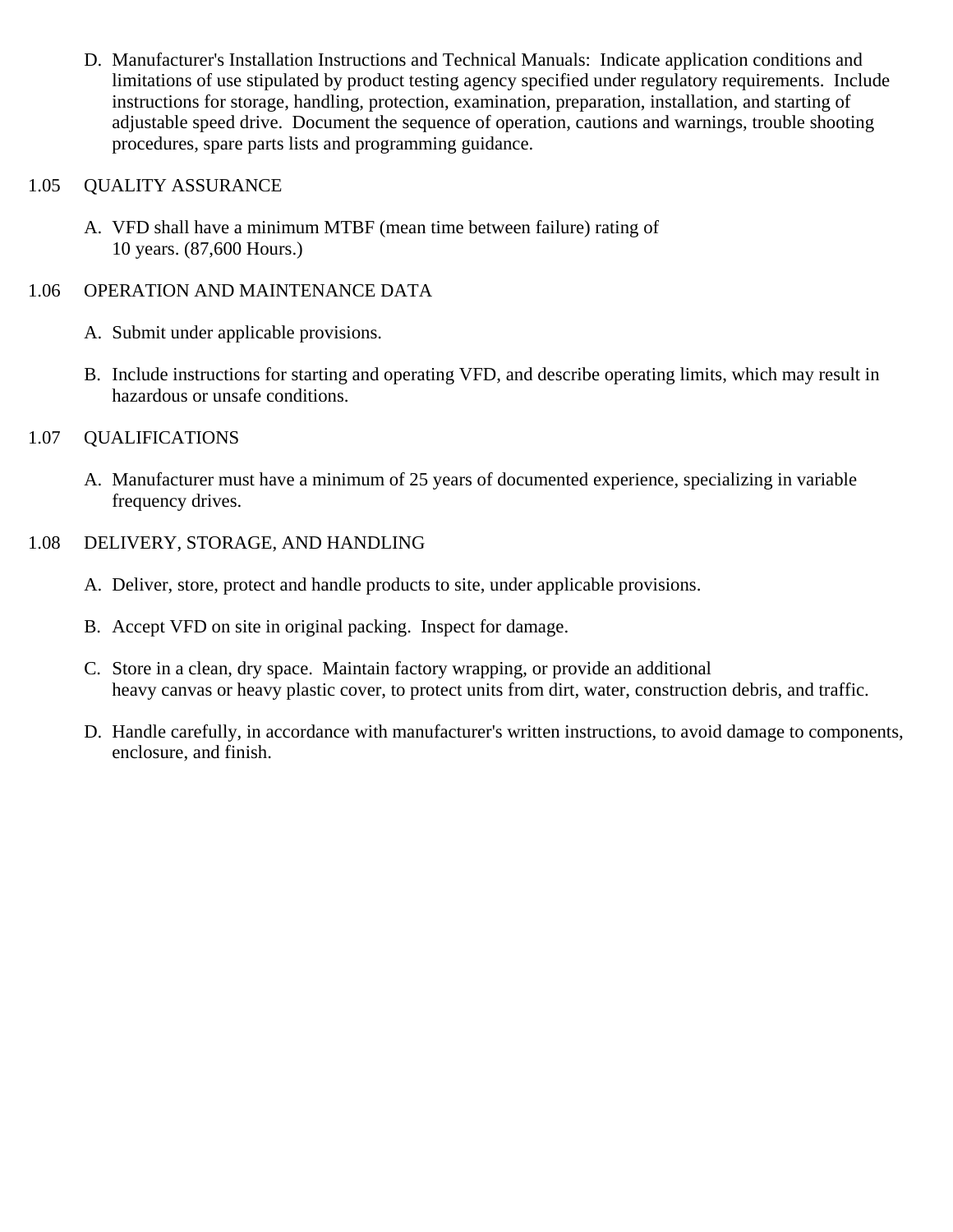#### 1.09 WARRANTY

A. Provide VFD warranty, for 5 years from date of startup, not to exceed 18 months from date of shipment. Warranty shall include parts, and labor allowance for repair hours.

### PART 2 PRODUCTS

### 2.01 MANUFACTURERS

- A. VFD shall be manufactured by Yaskawa Electric America, Inc. model E7B.
- B. Motors should be inverter duty rated above 240 volt per NEMA MG1 parts 30 and 31, for motor-drive compatibility.
- C. Interface electronics, user terminals and associated hardware shall be installed by Filtrex, Inc.

#### 2.02 DESCRIPTION

A. Provide enclosed variable frequency drives suitable for operation at the current, voltage, and horsepower indicated on the schedule. Conform to requirements of NEMA ICS 3.1.

#### 2.03 RATINGS

- A. VFD must operate, without fault or failure, when voltage varies plus 10% or minus 15% from rating, and frequency varies deviation or minus 5% from rating.
- B. VFD shall be \_\_\_\_\_\_\_\_\_\_\_ volts, \_\_\_\_\_\_\_\_ Hz, 3 Phase.
- C. Displacement Power Factor: 0.98 over entire range of operating speed and load.
- D. Operating Ambient Temperature: -10 degrees C to 40 degrees C (14 degrees F to 104 degrees F)
- E. Humidity: 0% to 95% non-condensing.
- F. Altitude: to 3,300 feet, higher altitudes achieved by derating.
- G. Minimum Efficiency: 96% at half speed; 98% at full speed.
- H. Starting Torque: 100% starting torque shall be available from 0.5 Hz. to 60 Hz.
- I. Overload capability: 110% of rated FLA (Full Load Amps) for 60 seconds; 180% of rated FLA, instantaneously.
- J. The VFD must meet the requirements for Radio Frequency Interference (RFI) above 7 MHz as specified by FCC regulations, part 15, subpart J, Class A devices.
- K. VFDs must have a minimum short circuit rating of 100K amps RMS without additional input fusing.
- 2.04 DESIGN
	- A. VFD shall employ microprocessor based inverter logic, isolated from all power circuits.
	- B. VFD shall include surface mount technology with protective coating.
	- C. VFD shall employ a PWM (Pulse Width Modulated) power electronic system, consisting of: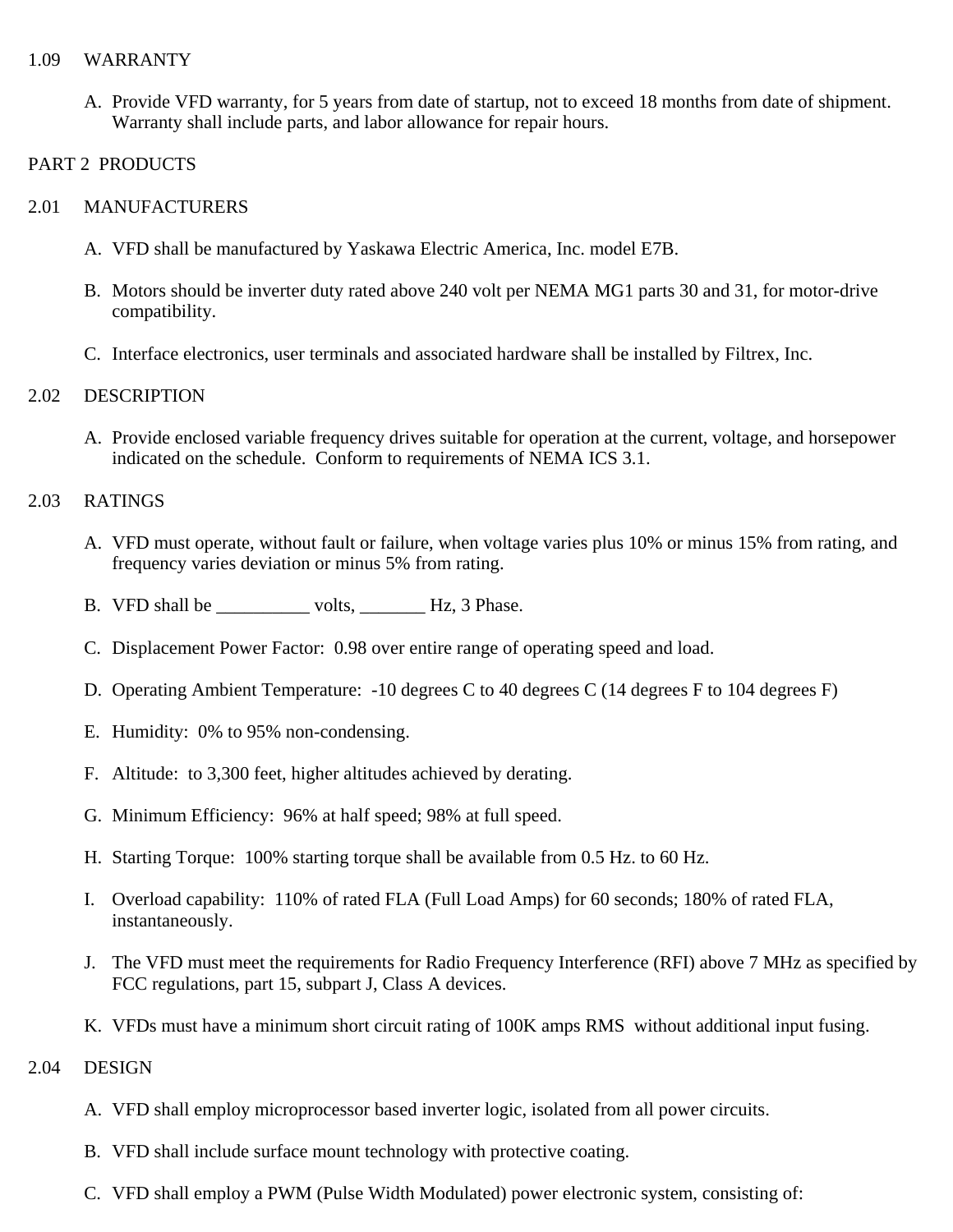- 1. Input Section:
	- a. VFD input power stage shall convert three-phase AC line power into a fixed DC voltage via a solid state full wave diode rectifier, with MOV (Metal Oxide Varistor) surge protection.
- 2. Intermediate Section:
	- a. DC bus as a supply to the VFD output Section shall maintain a fixed voltage with filtering and short circuit protection.
	- b. DC bus shall be interfaced with the VFD diagnostic logic circuit, for continuous monitoring and protection of the power components.
	- c. 20 HP to 150 HP @ 208 VAC, 20 HP to 150 HP @ 240 VAC, and 25 HP to 500 HP 480 VAC, VFDs shall include a DC bus reactor to minimize reflected harmonics.
- 3. Output Section
	- a. Insulated Gate Bipolar Transistors (IGBTs) shall convert DC bus voltage to variable frequency and voltage.
	- b. The VFD shall employ PWM sine coded output technology to power the motor.
- D. The VFD must be selected for operation at carrier frequencies at or above 5 kHz without derating to satisfy the conditions for current, voltage, and horsepower as indicated on the equipment schedule. Exception to this requirement is allowed only for VFDs providing 506 amps or more.
- E. The VFD must have plated bus bar to resist corrosion.
- F. VFD shall have an adjustable carrier frequency: The carrier frequency shall have a minimum of six settings to allow adjustment in the field.
- G. VFD shall have optional protocols for network communications. These protocols shall be accessible via a RS-422/485 communication port.
- H. VFD shall have a quick disconnect, removable control I/O terminal block to simplify control wiring procedures.
- I. VFD shall include two independent analog inputs. One shall be 0-10 VDC. The other shall be programmable for either 0-10 VDC or 4-20 mA. Either input shall respond to a programmable bias and gain.
- J. VFD shall include a minimum of seven multi-function digital input terminals, capable of being programmed to determine the function on a change of state. These terminals shall provide up to 30 functions, including, but not limited to:
	- 1. Hand Off Auto bypass selection
	- 2. Detection of external fault condition
	- 3. Remote Reset
	- 4. Multi-step speed commands
	- 5. Run permissive
	- 6. Floating control
- K. VFD shall include two 0-10 VDC or 4-20 mA analog output for monitoring, or "speed tracking" the VFD. The analog output signal will be proportional to output frequency, output current, output power, PI (Proportional & Integral control) feedback or DC bus voltage.
- L. VFD shall provide terminals for remote input contact closure, to allow starting in the automatic mode.
- M. VFD shall include at least ( 4 ) external fault inputs, which shall be programmable for a normally open or normally closed contact. These terminals can be used for connection of firestats, freezestats, high pressure limits or similar safety devices.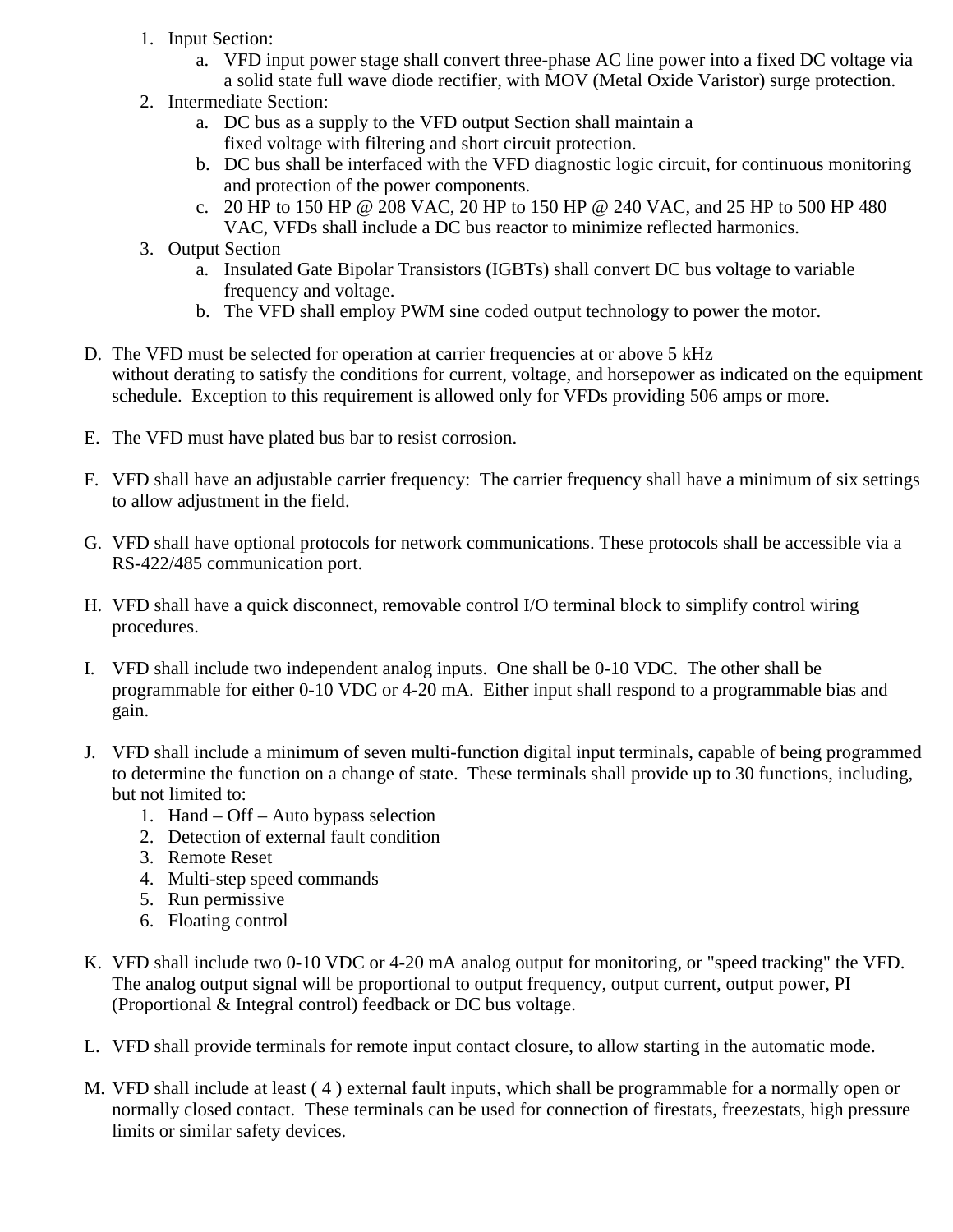N. VFD shall include two form "A" contacts and one form "C" contact, capable of being programmed to determine conditions that must be met in order for them to change state. These output relay contacts shall be rated for at least 5A at

120 VAC and shall provide up to 18 functions, including, but not limited to:

- 1. Pump Fault
- 2. Low and High Pressure detection
- 3. Pump Over Cycling detection
- 4. Loss of Prime detection.
- 5. Drive Fault
- 6. Over/Under Torque detection
- 7. Not Maintaining Set Point detection.
- O. VFD shall include a power loss ride through of 2 seconds.
- P. VFD shall have DC injection braking capability.
- Q. VFD shall have a motor preheat function to prevent moisture accumulation in an idle motor.
- R. VFD shall include diagnostic fault indication in selected language, last 10 faults storage and heatsink cooling fan operating hours.
- S. VFD shall have a digital operator with dedicated Hand-Off-Auto Bypass keys with program copy and storage functions to simplify set up of multiple drives. The digital operator shall be interchangeable for all drive ratings.
- T. VFD shall include a front mounted, sealed keypad operator, with an English language illuminated LCD display. The operator will provide complete programming, program copying, operating, monitoring, and diagnostic capability. Keys provided shall include industry standard commands for Hand, Off, and Auto functions.
- U. VFD plain language display shall provide readouts of; output frequency in hertz, PI feedback in percent, pump speed in RPM, set point and feedback level in programmable engineering units (PSI, GPM ,etc.) output voltage in volts, output current in amps, output power in kilowatts, D.C. bus voltage in volts, interface terminal status, heatsink temperature and fault conditions. All displays shall be viewed in an easyto-read illuminated LCD.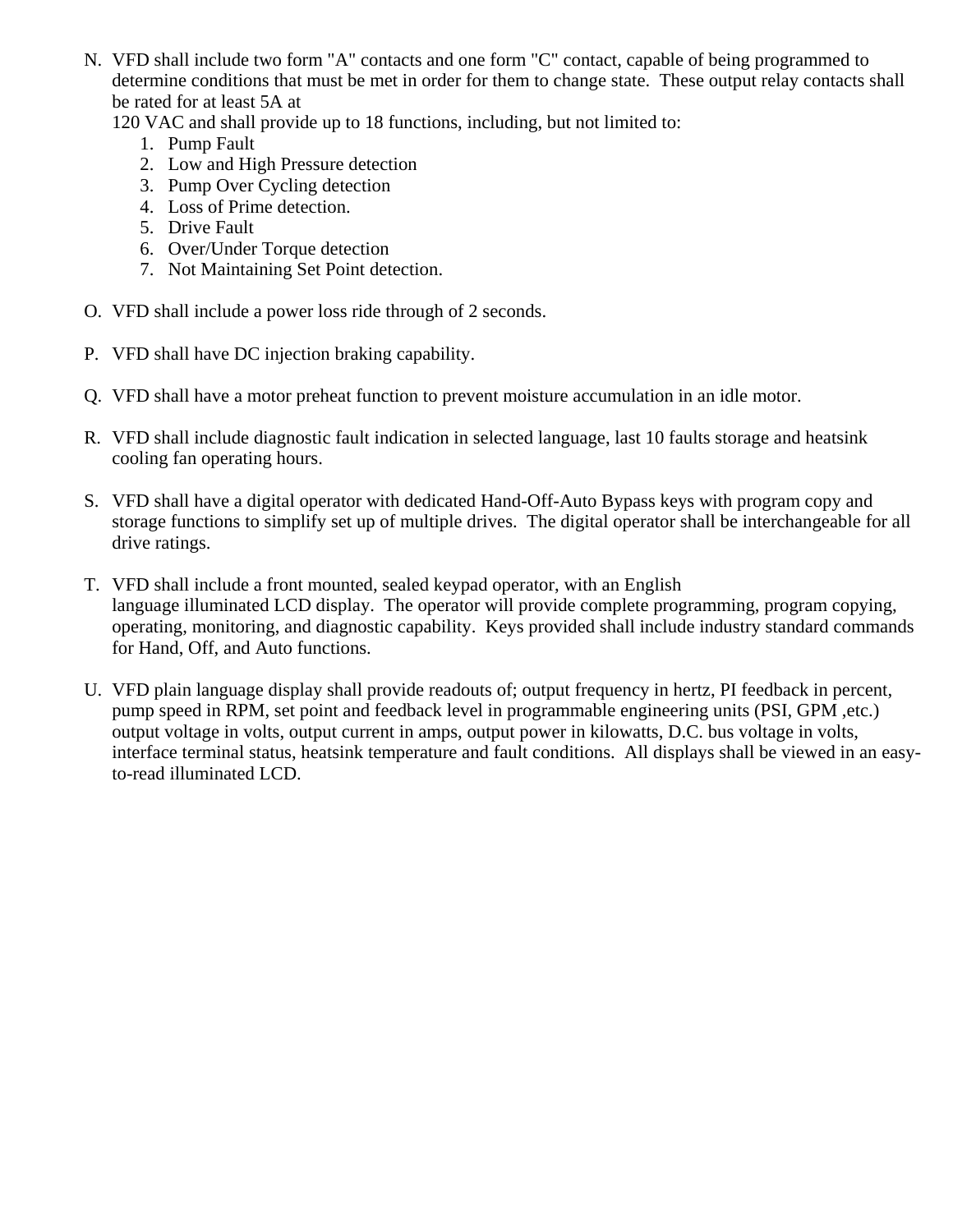- V. VFD unit shall include the following meters to estimate use of energy:
	- 1. Elapsed Time Meter
	- 2. Kilowatt Meter
	- 3. Kilowatt Hour Meter
- W. VFD shall include PI control logic, to provide closed loop setpoint control capability, from a feedback signal, eliminating the need for closed loop output signals from a building automation system. The PI controller shall have a differential feedback capability for closed loop control of pumps for pressure, flow or temperature regulation in response to dual feedback signals.
- X. An energy saving function shall be available in both open loop (follower mode) and closed loop (PI) control, providing significant energy savings while minimizing operating hours on driven equipment. When the sleep function senses a minimal deviation of a feedback signal from setpoint, or low demand in open loop control, the system reacts by stopping the driven equipment. Upon receiving an increase in speed command signal deviation, the drive and equipment resume normal operation.
- Y. VFD shall include loss of input signal protection, with a selectable response strategy including speed default to a percent of the most recent speed.
- Z. VFD shall include electronic thermal overload protection for both the drive and motor. The electronic thermal motor overload shall be approved by UL. If the electronic thermal motor overload is not approved by UL, a separate UL approved thermal overload relay shall be provided in the VFD enclosure.

AA. VFD shall include factory settings for all parameters, and the capability for those settings to be reset.

- AB. VFD shall include user parameter initialization capability to re-establish project specific parameters
- AC. VFD shall include the capability to adjust the following functions, while the VFD is running:
	- 1. Set Point command input.
	- 2. Acceleration adjustment from 0 to 6000 seconds.
	- 3. Deceleration adjustment from 0 to 6000 seconds.
	- 4. Analog monitor display.
	- 5. Removal of digital operator.
- AD. VFD shall include:
	- 1. Code compliant service disconnect.
	- 2. Motor protection rapid trip (lighting) overload.

# 2.05 SOFTWARE FEATURES

Pump specific firmware shall have embedded within the VFD controller. These pump specific software functions and settings shall be standard as minimum. All control features, Alarms, and Faults shall be displayed in intuitive system pump terminology on the digital operator. Parameter codes with abbreviations are not acceptable.

- 2.06 Hand/Off/Auto Run operation from digital operator without stopping (bumpless transfer). Operator to display current operational mode. Example: Off Mode, Hand Mode, Hand Mode Reference, Automatic Mode, and Bypass mode.
- 2.07 Digital operator can be configured to lock out "Hand" with only off and auto run enabled.
- 2.08 Auto Restart on complete power loss. If in Auto Mode without external run control for start/stop, the pump system will automatically restart to maintain set point and cycle through all safety & restart conditions.
- 2.09 Programmable Engineering units (PSI, GPM, LPH) for set point, feedback, and parameter scaling. It is not acceptable to use percent of VFD parameters for pump level settings.
- 2.10 Programmable start levels, sleep levels, stop levels with engineering units specific to pump application. Example: PSI, GPM, LPH, etc.
- 2.11 Programmable scaling for feedback levels with feedback loss protection based on level and delay time. Both of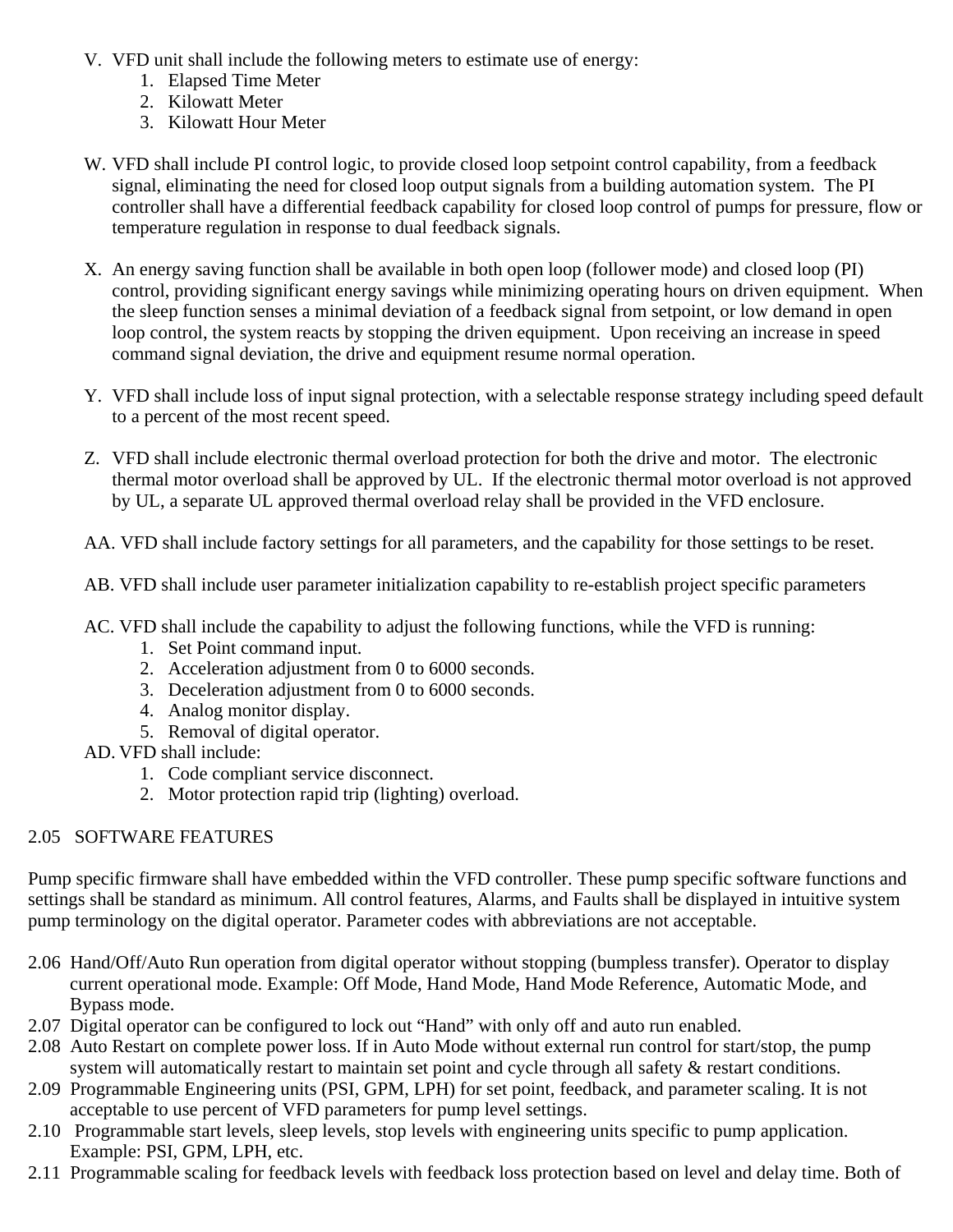these functions shall be independent.

- 2.12 Quick Start Menu for pump settings and startup.
- 2.13 System Pre-Charge: Programmable settings in pump engineering units that allows for charging of the pump system prior to automatic mode. Dedicated pre-charge system level settings with programmable timers. PI control is turned off and will enable automatically once operation is completed.
- 2.14 Thrust Bearing: Programmable operation that will allow the pump motor to rapidly accelerate to a fixed speed with independent timers. PI control is turned off and will enable automatically once operation is completed.
- 2.15 Programmable Low and High Pressure feedback settings with timers.
- 2.16 Programmable pump over cycling timer.
- 2.17 Programmable low water & high water input settings.
- 2.18 Programmable Pump Motor heating level when stopped to control motor condensation.
- 2.19 Programmable No Flow or Dead Head Pump Curve protection allowing for either settings in Hz, Engineering units (PSI, GPM, etc) or motor RPM.
- 2.20 Multiplex Operation from master VFD controller to independently operate up to three (3) pumps. System master controller to have independent control settings in engineering units for pump system to turn on and off. System stabilization to also be included.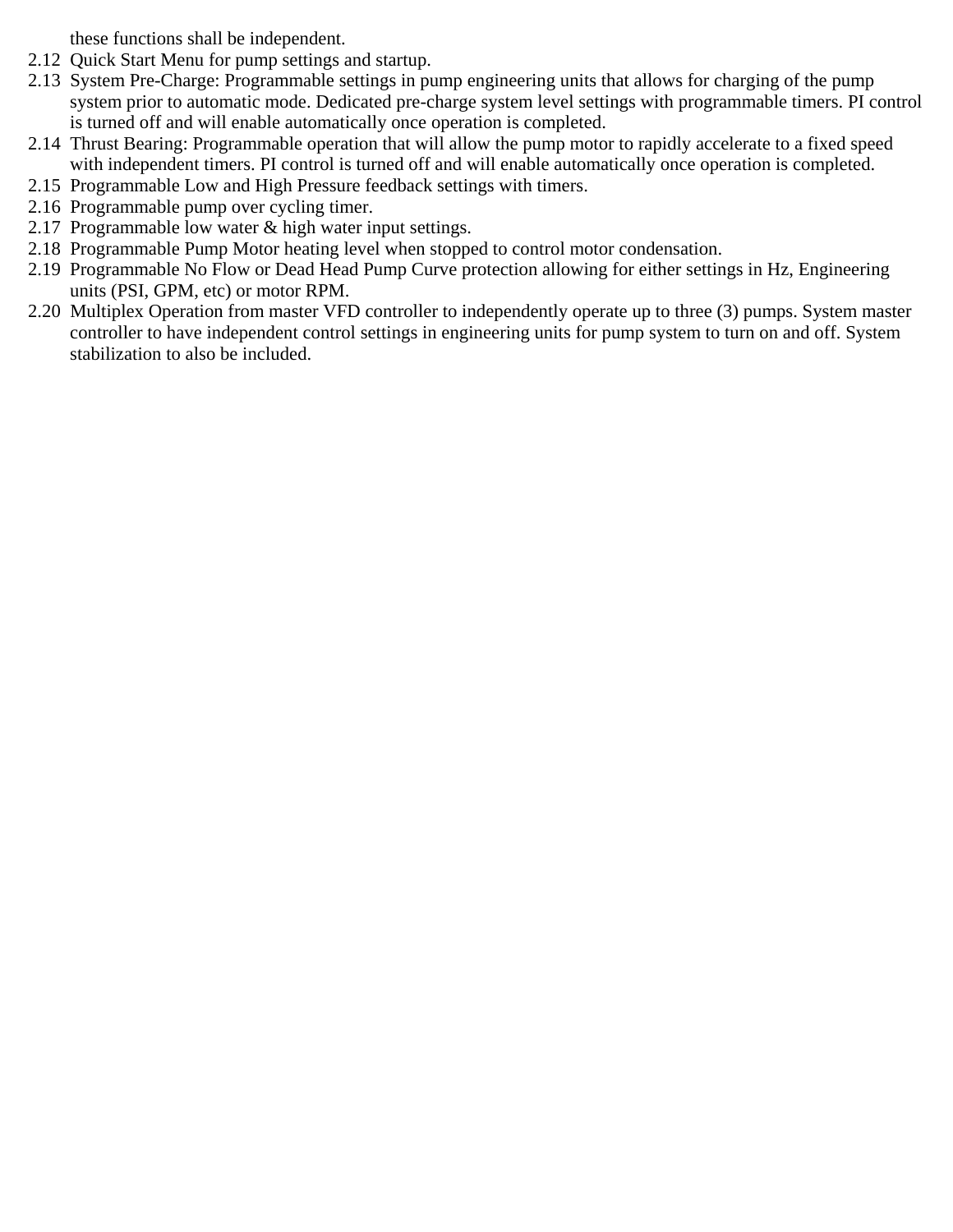- 2.21 Dedicated English Pump Alarms & Messages.
	- 1. Low Feedback
	- 2. High Feedback
	- 3. Low Water
	- 4. Pump Over Cycling Detection
	- 5. No Flow Detection
	- 6. Loss of Prime Detection
	- 7. Pump Fault
	- 8. Motor Thermostat Fault
	- 9. Pre-Charge Mode Active
	- 10. Thrust Bearing Active
	- 11. Start Mode Active
	- 12. Sleep Mode Active
	- 13. Feedback Loss Detection

### 2.3 PC Communication Tools

# 2.07 TESTING and QUALITY CONTROL

- A. In-circuit testing of all printed circuit boards shall be conducted, to insure the proper mounting and correct value of all components.
- B. All printed circuit boards shall be burned in for 4 hours, at 60 degrees C.
- C. Final printed circuit board assemblies shall be functionally tested, via computerized test equipment. All tests and acceptance criteria shall be preprogrammed. All test results shall be stored as detailed quality assurance data.
- D. All fully assembled controls shall be functionally tested, with fully loaded induction motors. The combined test data shall then be analyzed, to insure adherence to quality assurance specifications.
- E. Inspect and production test, under load, each completed VFD assembly.

# PART 3 EXECUTION

### 3.01 EXAMINATION

- A. Verify that surface is suitable for VFD installation.
- B. Do not install VFD until the building environment can be maintained, within the service conditions required by the manufacturer.

### 3.02 INSTALLATION

- A. Install VFD where indicated, in accordance with manufacturer's written instructions and NEMA ICS 3.
- B. Tighten accessible connections and mechanical fasteners after placing VFD.
- C. Provide a nameplate label on each VFD, identifying rated horsepower, full load amperes, model number, service factor and voltage/phase rating.